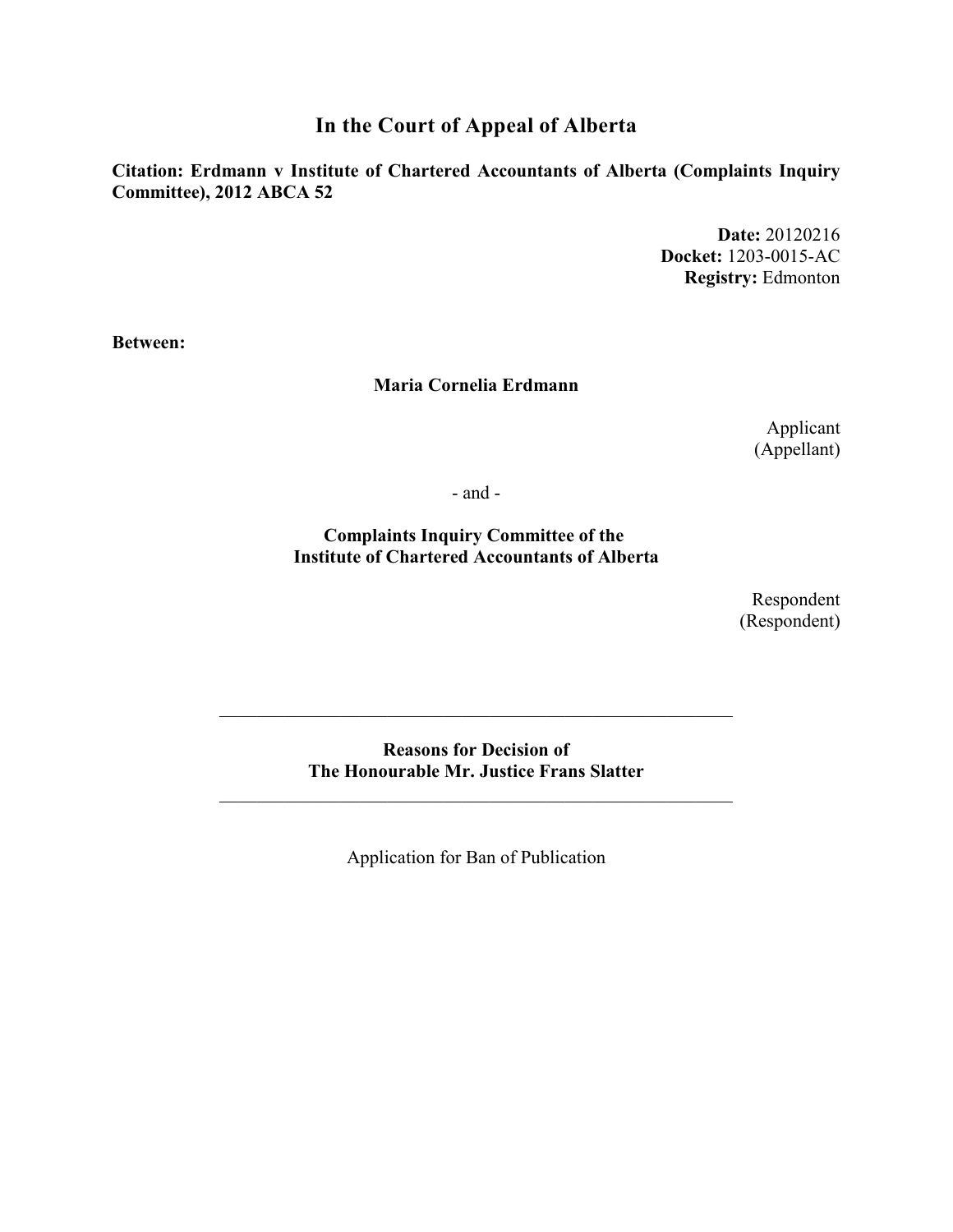## **Reasons for Decision of The Honourable Mr. Justice Frans Slatter**

\_\_\_\_\_\_\_\_\_\_\_\_\_\_\_\_\_\_\_\_\_\_\_\_\_\_\_\_\_\_\_\_\_\_\_\_\_\_\_\_\_\_\_\_\_\_\_\_\_\_\_\_\_\_\_

\_\_\_\_\_\_\_\_\_\_\_\_\_\_\_\_\_\_\_\_\_\_\_\_\_\_\_\_\_\_\_\_\_\_\_\_\_\_\_\_\_\_\_\_\_\_\_\_\_\_\_\_\_\_\_

[1] The applicant has filed an appeal from findings of professional misconduct made against her by the appeal tribunal of the Institute of Chartered Accountants of Alberta. She now applies for an order that the files of the Court of Appeal be sealed, that she be permitted to prosecute her appeal using a pseudonym, and that the oral argument of the appeal be held *in camera*.

[2] The applicant proposes to argue on the appeal that the findings of professional misconduct are tainted by procedural and other errors, and that the Institute had no jurisdiction over the subject matter of the complaints because they arose from her private, not her professional life.

[3] Rule 6.32 provides that restricted court access orders of the type requested by the applicant should only be granted after notice of the application has been given to the media. Since the appellate rules are still being drafted, that part of the Rules does not strictly apply to appeals. However, R. 6.32 was enacted to comply with the decision of the Supreme Court of Canada in *Dagenais v Canadian Broadcasting Corp.*, [1994] 3 SCR 835. The procedures followed in the Court of Appeal must respect the principles set out in *Dagenais*: *R. v Tremblay*, 2004 ABCA 102 at paras. 7 and 10. The failure to give notice to the media would be sufficient grounds to dismiss or adjourn this application.

[4] The applicant has not, however, established a legal entitlement to the restricted court access order she seeks. She argues that the defendant in unrelated litigation commenced by her in Ontario might make use of the disciplinary proceedings in that action. She also argues that publication of the allegations underlying the appeal might be embarrassing to her, and could affect her personal and professional reputation.

[5] Maintaining the openness of the Court of Appeal file will not affect the fairness of adjudication of the appeal. Compromising the fairness of the proceedings is one of the rare reasons why a court file might be sealed. The use of the disciplinary proceedings in the Ontario litigation will be regulated by the rules of evidence, the Ontario rules of court, and the trial judge. There is no reason to believe that the Ontario court will allow the existence of the Institute's proceedings to be used in an unfair or inappropriate way.

[6] It is, in any event, unclear that the restricted court access order requested by the applicant would to any extent protect her interests. There is already a considerable amount of information about the allegations on the public record: see *Institute of Chartered Accountants of Alberta v Erdmann*, 2009 ABQB 530, 480 AR 1. The applicant acknowledges that the transcripts of the disciplinary hearing are available to the general public. The defendant in the Ontario action is apparently already aware of the disciplinary proceedings. The principle of open courts weighs against imposing ineffective restricted court access orders.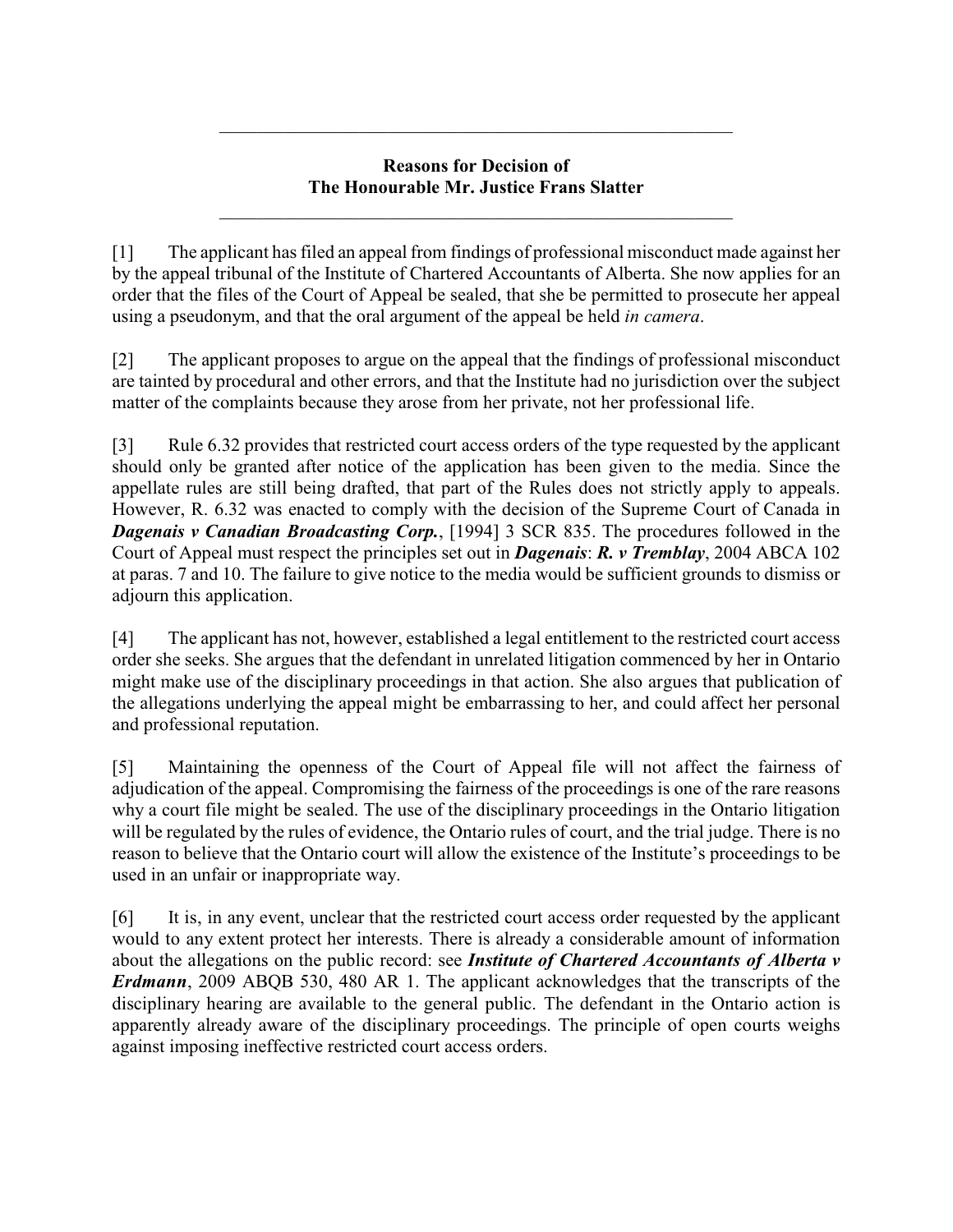[7] It is an assumption fundamental to our system of justice that court files and court proceedings are open. As was stated in *Toronto Star Newspapers Ltd. v Ontario*, 2005 SCC 41, [2005] 2 SCR 188:

1 In any constitutional climate, the administration of justice thrives on exposure to light -- and withers under a cloud of secrecy.

2 That lesson of history is enshrined in the *Canadian Charter of Rights and Freedoms*. Section 2(b) of the *Charter* guarantees, in more comprehensive terms, freedom of communication and freedom of expression. These fundamental and closely related freedoms both depend for their vitality on public access to information of public interest. What goes on in the courts ought therefore to be, and manifestly is, of central concern to Canadians.

3 The freedoms I have mentioned, though fundamental, are by no means absolute. Under certain conditions, public access to confidential or sensitive information related to court proceedings will endanger and not protect the integrity of our system of justice. A temporary shield will in some cases suffice; in others, permanent protection is warranted.

4 Competing claims related to court proceedings necessarily involve an exercise in judicial discretion. It is now well established that court proceedings are presumptively "open" in Canada. Public access will be barred only when the appropriate court, in the exercise of its discretion, concludes that disclosure would *subvert the ends of justice or unduly impair its proper administration*. [Emphasis in original]

Court files cannot be sealed simply because of a desire for privacy by the litigants, or to protect individuals from embarrassment or inconvenience. The applicant has not demonstrated any compelling reason to seal this file.

[8] The application is dismissed.

Application heard on February 14, 2012

Reasons filed at Edmonton, Alberta this 16th day of February, 2012